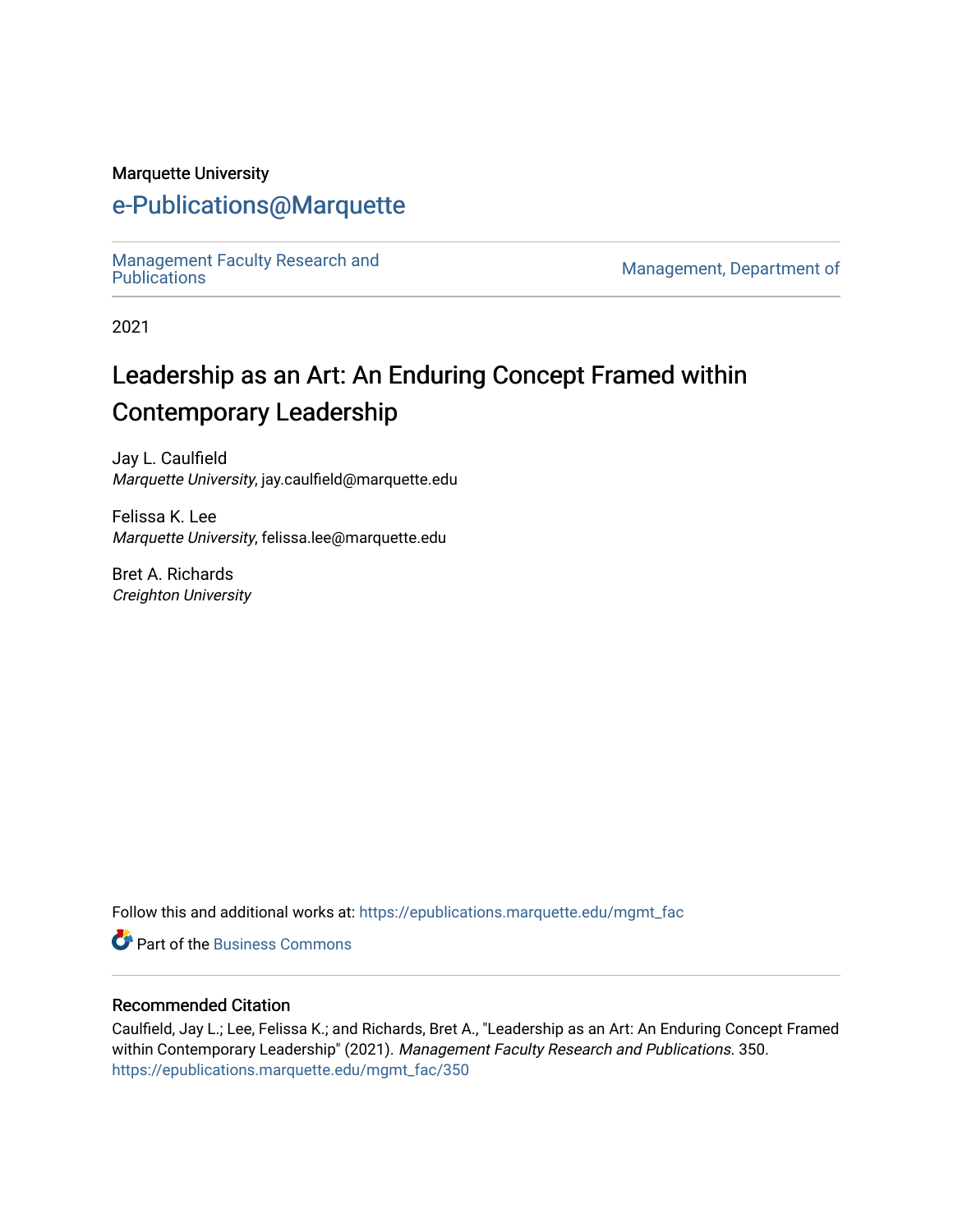**Marquette University**

# **e-Publications@Marquette**

# *Management Faculty Research and Publications/College of Business Administration*

#### *This paper is NOT THE PUBLISHED VERSION***.**

Access the published version via the link in the citation below.

*Leadership & Organization Development Journal*, Vol. 42, No. 5 (April 8, 2021): 735-747. [DOI.](https://doi.org/10.1108/LODJ-11-2020-0524) This article is © Emerald Publishing Permission has been granted for this version to appear in [e-](http://epublications.marquette.edu/)[Publications@Marquette.](http://epublications.marquette.edu/) Emerald Publishing does not grant permission for this article to be further copied/distributed or hosted elsewhere without the express permission from Emerald Publishing.

# Leadership as an Art: An Enduring concept Framed within Contemporary Leadership

Johnette (Jay) Caulfield Management, Marquette University, Milwaukee, Wisconsin Felissa K. Lee Management, Marquette University, Milwaukee, Wisconsin Bret A. Richards Graduate School, Creighton University, Omaha, Nebraska

## Abstract

#### Purpose

The aim of this viewpoint paper is to refine the meaning of "leadership as an art" in the context of wicked (complex) social problems and in the realm of contemporary leadership research and practice.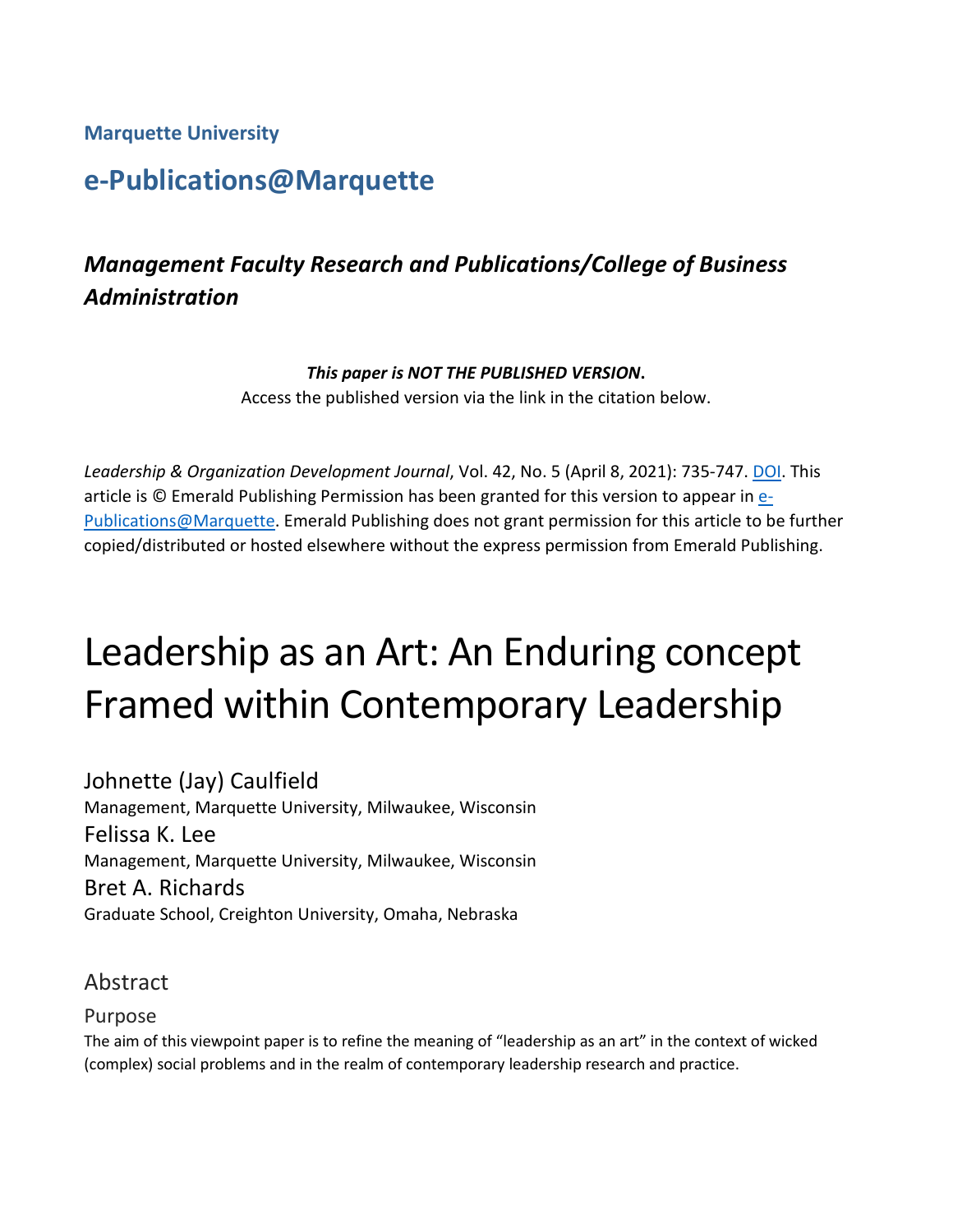## Design/methodology/approach

In this paper we explore the meaning of "leadership as an art," a concept often alluded to but rarely defined concretely. The authors examine the concept by comparing artistic and scientific knowledge paradigms, identifying descriptors of the "leadership as art" concept appearing in the literature and illustrating key attributes of the "leadership as art" concept with real-world examples.

## Findings

Leadership as an art is conceptualized as empathetically engaging and normatively uniting people in a vision to promote the common good through collectively formulating an understanding of a complex social problem and its resolution that when courageously and creatively pursued has the potential to make an extraordinary contribution to humanity.

#### Social implications

The magnitude and complexity of social problems impact communities on a daily basis, making them worthy of attention. History has demonstrated that practicing leadership as an art from a normative power base has the potential of uniting diverse collectives in creatively resolving wicked social problems for the benefit of the common good.

#### Originality/value

Although leadership as an art has been discussed in the literature over several decades, the term has not been positioned explicitly within contemporary leadership in the context of resolving complex social problems within social networks.

# Keywords

Social networks, Wicked problems, Leadership as an art, Constructive dissent, Normative power, Virtue ethics

Leadership is often called both an art and a science (Adler and Delbecq, 2018; DePree, 1989; Grint, 2005; Heffernan, 2012; Nahavandi, 2015; O'Malley, 2012). The references to art suggest the depth of response certain leaders evoke in us due to their insightful practice. As O'Malley (2012) writes, "The best leaders and artists give us perspective on our social condition (good or bad) and greater appreciation of our world, ourselves, and our choices" (para 2). Furthermore, the type of leadership O'Malley (2012) describes often appears when working to resolve complex and chronic social problems, often referred to in the literature as "wicked social problems" (Grint, 2010; Kolko, 2012; Rittel and Webber, 1973).

Interestingly, although references to leadership as an art are generally accepted implicitly, the practice of leadership as an art is not clearly or consistently defined in the literature. In today's leadership environment, such elaboration would contribute to research on social innovation, humanitarian change and creative leadership. Therefore, based on the complementary nature of these conceptual domains, the aim of this paper is to construct a definition of "leadership as an art" in the realm of contemporary leadership research and practice*.*

The narrative proceeds as follows. First, we clarify the context for leadership as an art by introducing wicked problems as an arena for social change in terms of Grint's (2008) problem typology. Second, we distinguish between leadership practiced as "art" and leadership practiced as "traditional science" in terms of the discovery methods associated with each paradigm. Third, we consider the value of collective leadership, normative power and constructive dissent when practicing leadership as an art. Fourth, we apply virtue theory, including phronesis (practical wisdom), to the analysis of leadership as an art. Throughout the paper we use examples of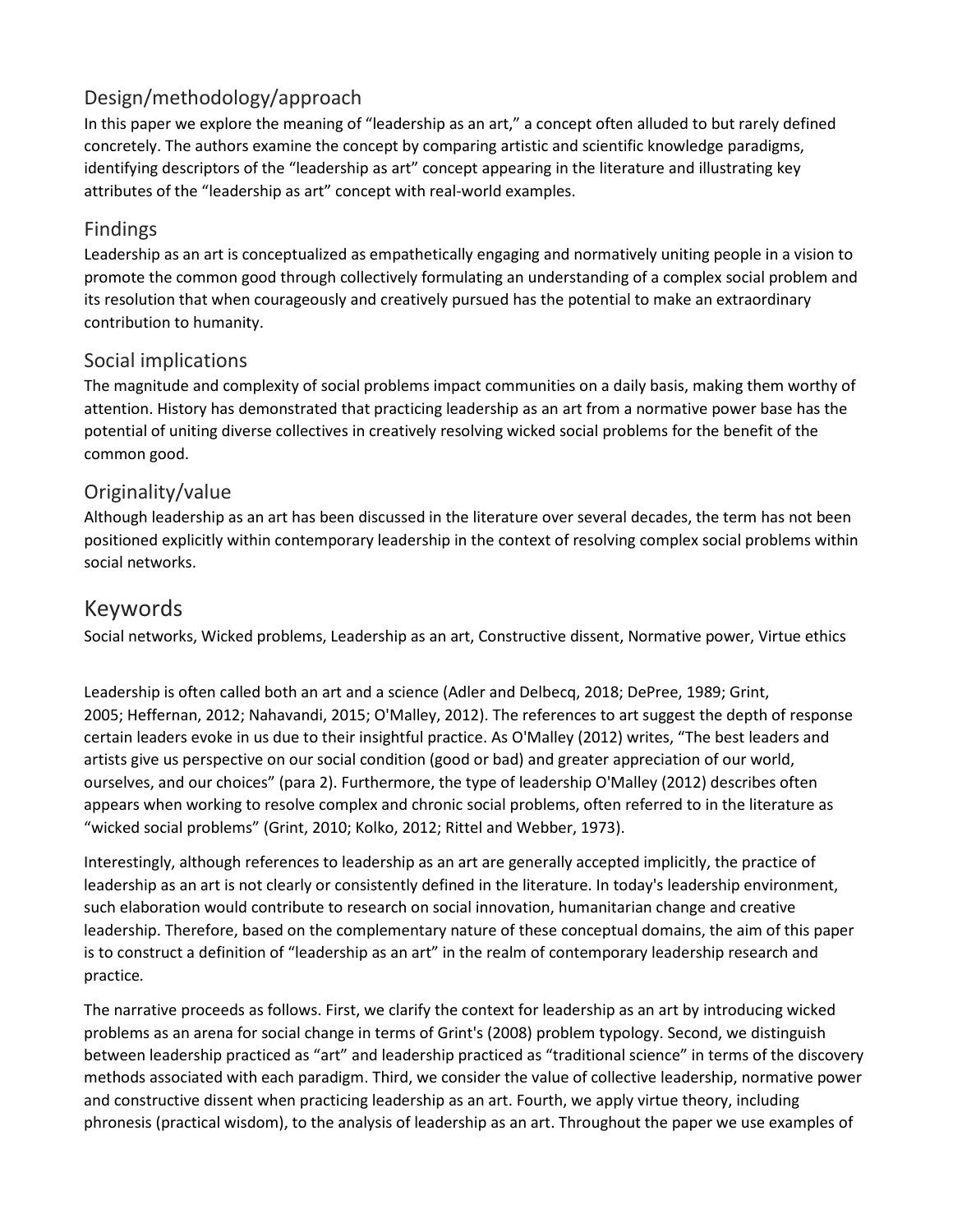social change initiatives to illustrate key points that inform the conceptualization of leadership as an art. Finally, we conclude with a summary of the construct and a final discussion of key themes.

# 1. Context of change: wicked social problems

When considering wicked social problems, interest in Grint's work (2008) is twofold in that he relates the need for an engaged collective to resolve wicked problems, and he identifies leadership practiced as more of an art most suited to these problems (2008, p. 4). Grint (2008) suggests that the way we view the nature of problems may at least partially explain why the majority of changes implemented to solve wicked problems do not achieve the intended results (Beer and Nohria, 2000; Dumon, 2008; McGrath, 2015). He then proposes a typology that classifies the nature of problems in a unique way. The typology identifies the nature of the problem, the ambiguity of its resolution, the primary behavior of the authority, the origin of power that drives resolution and the need for collaboration to resolve the problem (Grint, 2008). This typology is key in understanding why the attributes associated with leadership as an art are best suited to resolving wicked social problems. Table 1 illustrates the problem typology, corresponding attributes and an example of each problem type.

The typology makes it clear that wicked problems are not solved by applying known strategies but instead by novel strategies that are ambiguous and risky, often combining different ways of organizing and perceiving social problems, which Grint refers to as "clumsy solutions," a term that originated from the work of Verweij *et al.* (2006), in that these solutions are often pieced together by applying varying perspectives of a diverse collective. Grint (2008) advocates for coherently reframing wicked problems from different perspectives (individualists, hierarchists and egalitarians) and describes doing so as more of an art than a science. In addition to reframing, the type of leadership most needed for engaging and uniting a diverse collective depends upon normative power, where shared values and vision drive resolution (Etzioni as cited in Grint, 2010). For example, Gandhi, Lincoln and Mandela apply normative power to unite diverse audiences to achieve change. More will be said about each of these actors when socially constructing the definition of leadership as an art.

A significant point that Grint (2010) makes when discussing the typology is that legitimate authority depends upon the ability of the authority function (leadership, management or command) to persuade followers of the nature of the problem (wicked, tame or critical) and the predominate function of the decision-maker (ask questions, organize the process or provide answers) to act on the problem. Cultures that view leadership as heroic and individualistic, such as within the USA, will likely have the most difficulty in adopting the notion that leadership asks informed questions rather than answering them.

Rittel and Webber (1973) are the first to discuss the term "wicked problems" in the literature, identifying several characteristics of them, including uniqueness based upon context; resistance to definitive definition; difficulty of resolution due to entanglements with other social problems; and ongoing dynamics. For example, inequality is a wicked social problem that is unique to the demographics of each community. But what is the root cause of inequality? Is it poverty or is it lack of education or is it income level or is it gender or age or the color of one's skin? It can encompass all of these. Once the correct formulation is discovered, the resolution becomes more evident, which is why social system networks aid in wicked problem resolution as knowledge gained in one social entity may be invaluable to the network as a whole. A combined effort by multiple entities to resolve wicked social problems interdependently leads to resource efficiencies by reducing duplicative efforts and taking advantage of diverse expertise, ultimately leading to improved outcomes in the long run (Stroh, 2015).

Because of the interrelatedness of social problems, number of people involved, resources required, problem dynamics and unbounded timeframes of the effects of both problems and resolutions, there are no permanent solutions (Grint, 2010; Kolko, 2012; Rittel and Webber, 1973). Thus, the iterative resolution is one of creatively doing the best possible with the resources available at the time without resorting to quick fixes (Grint,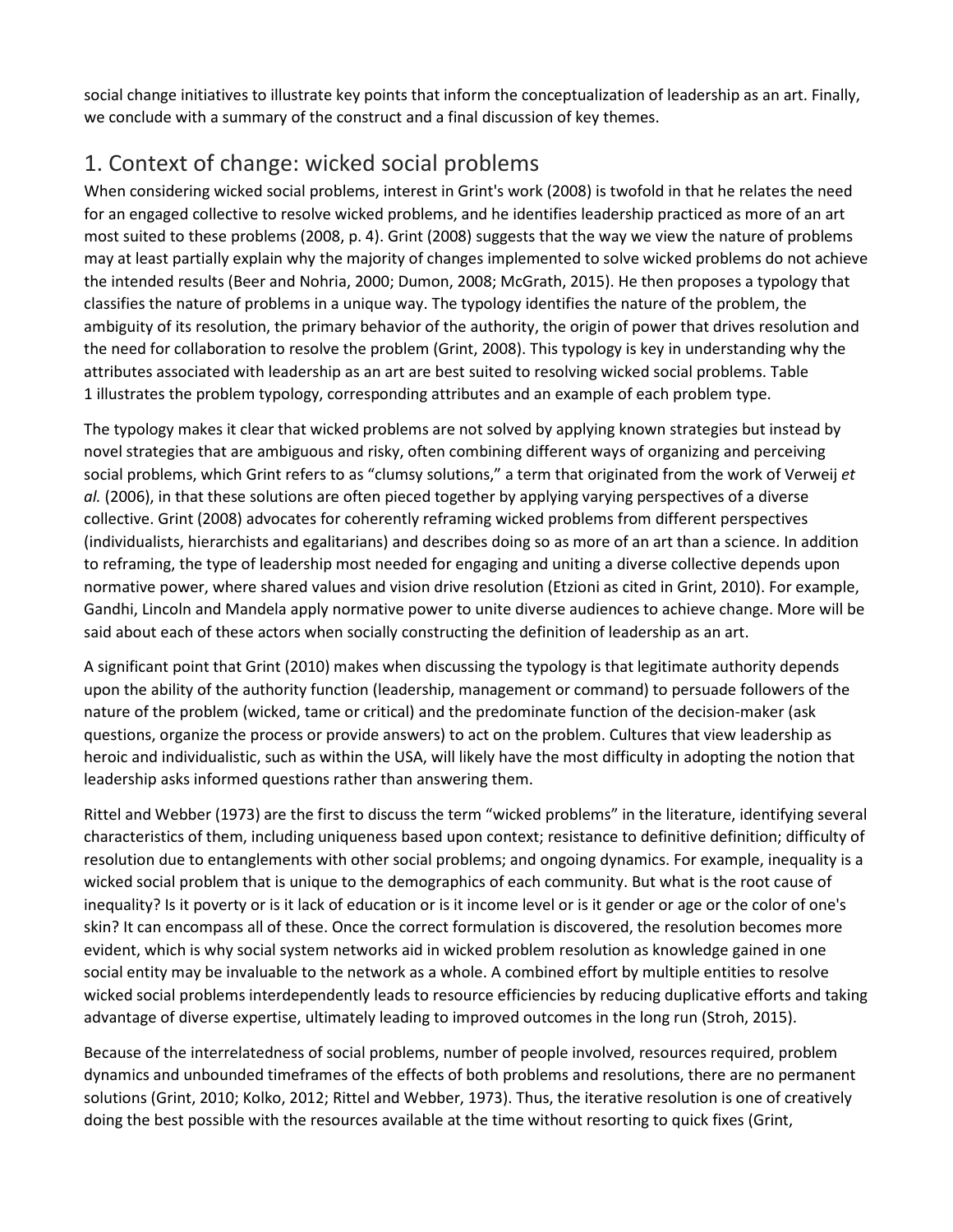2010). "The art of dealing with wicked problems is the art of *not* [emphasis added] knowing too early which type of solution to apply" (Rittel and Webber, 1973, p. 164). Furthermore, quick fixes often make the problem worse (Grint, 2005; Heifetz and Linksy, 2011; Stroh, 2015). Finally, the novel resolutions identified and ultimately selected depend on the authority's credibility, a key attribute needed when working to achieve a unified collective (Grint, 2005; Rittel and Webber, 1973).

Nonetheless, dissent is going to occur within the collective. But dissent is a complement to unity when respectfully and authentically expressed. It leads to further understanding among actors engaged in problem resolution, creating higher levels of thinking that often lead to more creative and more effective outcomes. Part of practicing leadership as an art is participating in and encouraging dialectical discussions within the collective (Collinson, 2005; Fairhurst, 2001) that move beyond the binary dualism of "either or thinking" to that of "both and" thinking (Fairhurst, 2001). This leadership dynamic is more relational and group-based, dependent on fluid, multi-directional social interactions and networks of influence (Collinson, 2005, p. 1422), which ultimately have the potential for problem resolution.

Adam Kahane (2012), an expert in transformative scenario planning for complex problems at the national level, writes that people transform complex problems "through building a strong alliance of actors who deeply understand the situation, one another and what they need to do" (p. 22). Dissent is vital to transformative scenario planning, which includes convening a team from across the system, sharing observations of what is happening, constructing stories about what could be, discovering together what can and must be done and acting together to transform the system (Kahane, 2012). In one such effort, Kahane (2012) describes the Mont Fleur Scenario Planning Exercise designed to help transform the South African apartheid system in the early 1990s. In Kahane's account we see the intentional and intensive interpersonal work of building commitment and trust among group participants and integrating multiple (at times conflicting) perspectives. That collective scenario-planning effort (and other multi-stakeholder initiatives like it) helped to improve the South African political climate in the 1990s. That improved climate supported the work of Nelson Mandela, the South African leader pivotal in transforming the apartheid system. We will say more about Mandela and his leadership style in later sections of the paper.

Finally, we note that targeting complex social problems through a social system approach helps to anticipate and avoid unintended consequences. For example, raising corn to produce ethanol as a cleaner source of fuel than gasoline may result in cleaner air but causes depletion of nutrients in the soil more quickly than most food sources. Furthermore, it raises the price of corn, a major food source for those who have less means to buy expensive foods thereby adding to an already existing social problem. Furthermore, bad resolutions have effects that may be difficult to control (Rittel and Webber, 1973), and those effects involve multiple systems and generally are not time bound; thus, they cannot be measured in the short run. Indeed, one begins to see that having input from multiple perspectives helps to avoid resolving one problem at the expense of creating another within the system. With that complexity in mind, we turn our focus to the artistic paradigm, one well suited to the work of leading wicked social problem change.

# 2. Distinguishing leadership as an art from traditional science

Science and art are not opposing paradigms, but rather are different and complementary ways of "knowing" and relating to the world (Adler and Delbecq, 2018). Bayles and Orland (1993) state the relationship between art and science elegantly as they write, "What science bears witness to experimentally, art has always known intuitively—that there is an innate rightness to the recurring forms of nature" (p. 103). So, too, leadership research and practice may be construed in terms of "science" and "art" frameworks.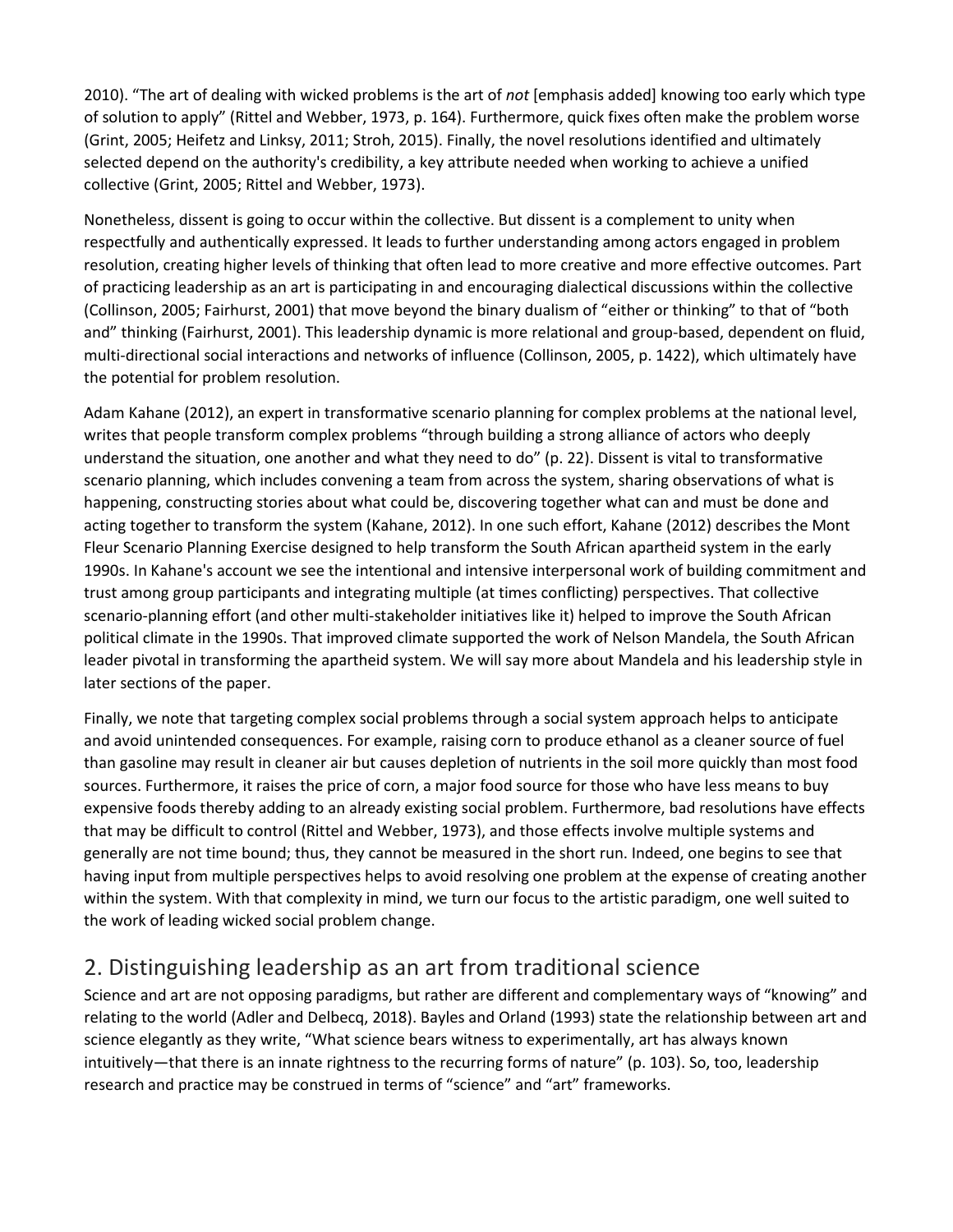Leadership has generated a substantial body of social science research since the early 1900s (Grint, 2011). The analytic methods used to study leadership span a spectrum of quantitative and objective to qualitative and interpretive. Leadership practice reflects a parallel assortment of applied tools. Leadership as traditional science remains founded in systematic and objective inquiry leading to discovery. By contrast, leadership as an art depends upon a more subjective and interpretive inquiry process to decide how to act in a particular situation (Shotter and Tsoukas, 2014; Taormina, 2010).

Due to how the dynamics of a specific situation are interpreted, leadership practiced as an art is creative and adaptable to the situation. There is no template for its practice. Rather it is highly contextual based upon interpretation colored by past experience and influenced by reason and virtues (Kraut, 2018). Art, in general, applies knowledge acquired in the past to the present situation, and from that comparison, makes an interpretive judgment that considers value conflicts, priorities and, most of all, context (Shotter and Tsoukas, 2014, p. 224). It is the ability to distinguish the past from the present based upon noted contextual similarities and differences, which informs the action to be taken in a particular circumstance, often within a matter of mere seconds. Science, on the other hand, "is about classes of events, not particular instances. Science explains through abstractions that underlie a potentially unlimited number of concrete phenomena" (Hofstadter, 1985, p. 456). Differences between the two forms of leadership (art and science) are evident throughout history. One's ability to recognize and operate from the paradigm most beneficial to the problem at hand is critical to the overall effectiveness of leadership practice. The following example illustrates the differences between paradigms.

Practicing leadership as an art requires creativity and adaptability by using abductive logic, or logic that primarily focuses on *what might be* based upon observation, inquiry and interpretation versus the deductive and inductive logic applied in science, which focuses on *what should be* or *what is* based upon what is already known (Dunne and Martin, 2006, p. 513; Taylor *et al.*, 2018). *What might be* thinking is frequently used by social systems thinkers when resolving wicked problems through social innovation. For example, Nelson Mandela taught humanity the meaning of restorative justice implemented at a national scale for which he earned the Nobel Peace Prize in 1993 (Jamieson, 2013; Kraft, 2014; Mandela, 1993). His holistic approach typical of systems thinking fueled by past experience (what is known from observation and inquiry) and present vision of a united South Africa (what might be) led him to role model social interactions that restored broken relationships between collectives, uniting a country that had been torn apart for decades as a result of dominance, segregation, oppression and violence. On the other hand, Campbell's successful practice of leadership as science (what is already known) led to the discovery of a drug based upon existing research (what should be) given to millions exposed to the pathogen of river blindness, leading to significant reduction of the disease and to Campbell's earning a Nobel Prize in Medicine in 2015 (Ōmura and Tu, 2015).

Both paradigms led to extraordinary contributions to humanity that improved the lives of millions of people. However, Mandela operated from a highly contextual approach, greatly influenced by what he observed as the relationships existing among collectives in South Africa, whereas Campbell operated from a systematic approach influenced by existing research, the preferred method of discovery for natural scientists. Mandela based his leadership of South Africa on observation, inquiry and interpretation while Campbell based his leadership of researchers within the field of parasitology on an existing body of science that informed their discovery. Each approach was most appropriate to the problem at hand, and each resulted in phenomenal leadership outcomes. We now turn our focus to how leadership as an art aligns with certain contemporary leadership perspectives.

# 3. Contemporary leadership perspectives

Traditionally in the Western world, leadership has been practiced from a heroic and hierarchical perspective. Heroic leadership is attributed to a person, the leader, who is viewed as hero, predominantly based on heroic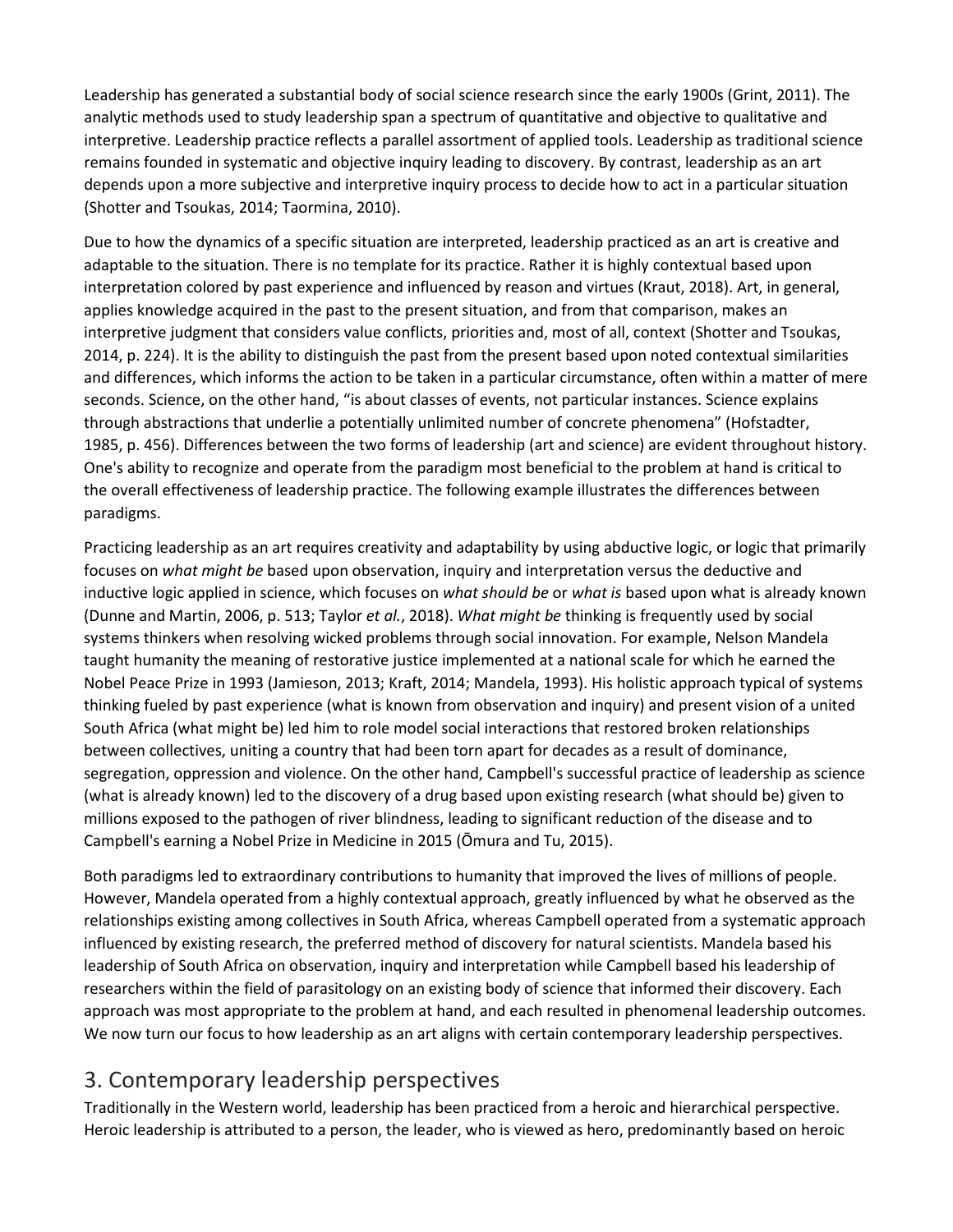acts requiring physical and mental prowess and significant courage (Bass, 1985; Conger and Kanungo, 1987; House, 1977; Shamir *et al.*, 1993; Tichy and Devanna, 1986). From a post-heroic perspective, one that views leadership as a dynamic process shared among a collective (Collinson, 2017; Fredrich *et al.*, 2009; Ospina and Foldy, 2015), people from within the collective may *interchangeably* serve in either leading or following roles at different points in the process.

### 3.1 Collective leadership

Collective leadership is a relatively contemporary practice in the Western world that is becoming more popular because it serves complexity well by bringing together the diversity in expertise needed to solve complex problems (Fredrich *et al.*, 2009; Okhuysen *et al.*, 2013; Ospina and Foldy, 2015). O'Neill and Brinkerhoff (2018) describe collective leadership as viewing organizations as systems with a structure of connected networks versus a structure of hierarchy. It is through these networks of relationships that decision-making is shared and people are deemed competent and trusted to do the right thing with success dependent upon social interactions that meld diverse perspectives and skill sets (Meadows, 2008; Stroh, 2015). Grint (2010) writes, the significant complexity of social problems that span multiple institutions cannot be resolved by treating them within one institutional framework and the uncertainty involved requires "the art of engaging a community in facing up to complex collective problems" (p. 171). Collective leadership aligns well with leadership as an art, as both are highly relational, contextual, creative and complex – and both primarily operate from a normative power base.

#### 3.2 Normative power

Leadership by definition cannot exist without using some form of power (Levine and Boaks, 2014), whether that be normative, calculative or coercive (Etzioni as cited in Grint, 2010); the choice of power enacted depends upon the perception of the problem one faces (Grint, 2010). The practice of leadership as an art in the context of wicked problems predominantly originates from normative power (refer to Table 1) or that originating from shared values and vision leading to collaboration achieved through developing relationships *with others* versus coercive power originating from dominance or exerting power *over others* (Collinson, 2017; Grint, 2010). Over the long term, relational power, such as normative power, is more influential than power originating from position or dominance (Bal *et al.*, 2008; Ojo, 2015; Singh, 2009).

To further illustrate, when resolving wicked social problems, leadership as an art uses normative power as a stabilizing force that engages and unites the collective in pursuing desired social change while treating members of the collective with dignity and respect. More broadly, practicing leadership as an art engages others in the pursuit of the common good. The goal of any humanitarian vision cannot be achieved solely by the one who best articulates it, but rather by the many engaged and diverse audiences who share it and act upon it. Collectively practicing leadership encourages partnerships based upon shared values and vision, which is the basis of normative power. In this type of environment, leadership as an art comfortably draws upon inquiry to elicit the talents of the collective to work toward problem resolution (O'Neill and Brinkerhoff, 2018; Scott *et al.*, 2018; Western, 2019).

For example, surgical patients have a team of health care professionals caring for them that serve in either a leading or following role at different points in the treatment regime. While the surgeon leads when performing the surgery, nurses lead for certain aspects of pre and post-surgical care as do pharmacists, social workers and therapists. Ideally, the interchangeable roles of leadership and followership throughout the treatment and healing process rely on the competence, trustworthiness and respect for each member in the network of healthcare professionals. The network is then positioned to take advantage of the knowledge and expertise of its professional members in order to achieve optimal patient outcomes.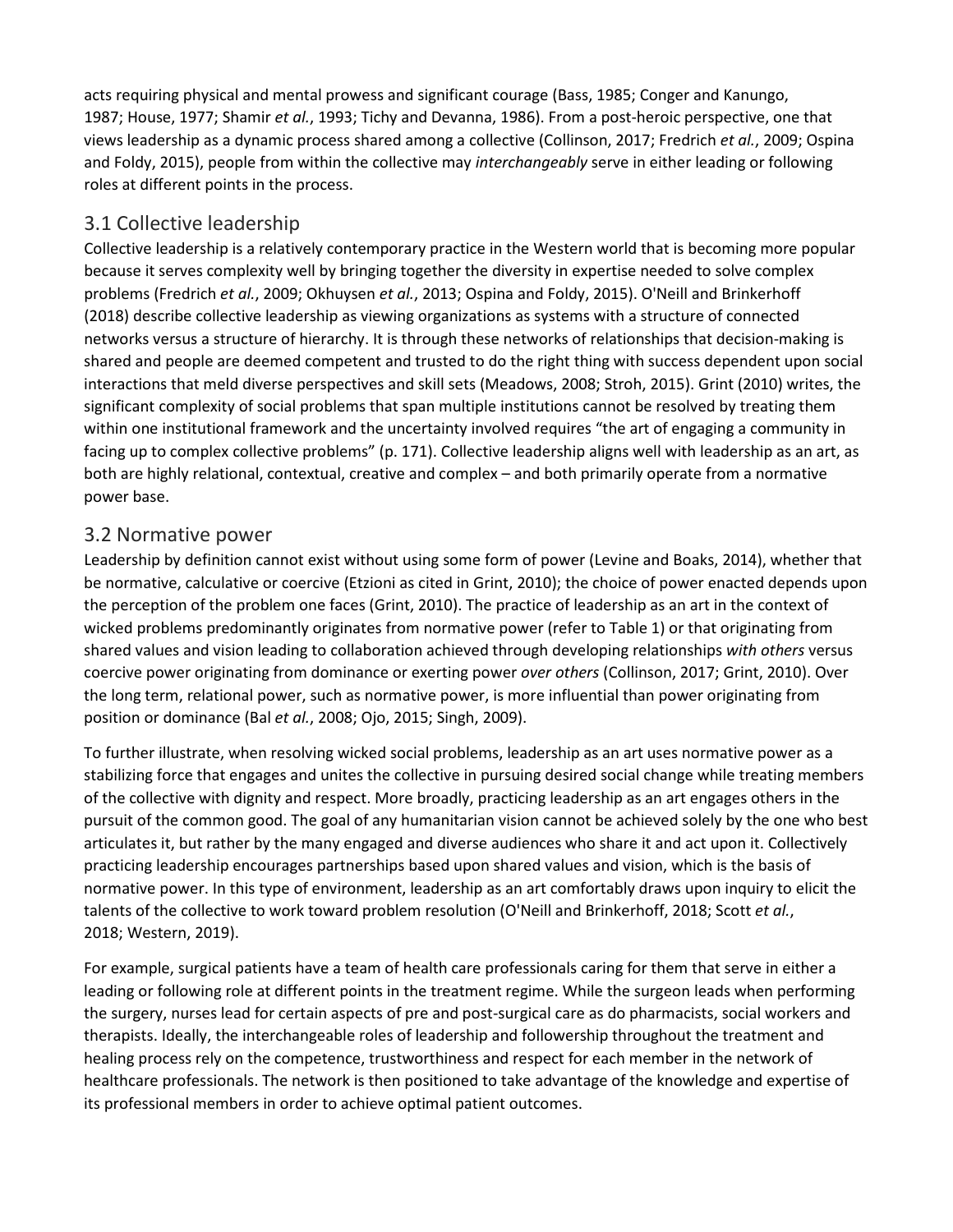To follow, descriptive phrases of leadership as an art discovered in the literature identify clues as to what attributes drive these descriptors. Additional historical references illustrate the interpretations made.

# 4. Virtue, practical wisdom and art

According to Aristotle, we develop virtues as a child and learn to temper them with rationality as an adult (Aristotle as cited in Kraut, 2018). This may be interpreted as practicing virtues guided by practical wisdom for each circumstance encountered. Living life like this leads to achieving well-being or human flourishing, Aristotle's most prized virtue, founded upon internal harmony and rationality (2018). For Aristotle, flourishing is achieved by performing virtuous activities routinely (Kraut, 2018). "Moral virtues are not acquired by gaining knowledge of generalities (through laws, rules, or recipes), for they are to do with how we relate ourselves to the particular circumstances we face each time" (Aristotle as cited in Shotter and Tsoukas, 2014, p. 232). Thus, practicing leadership as an art in the context of social problems requires what Aristotle describes as phronesis (virtues guided by reason). Aristotle describes moral virtue as the mean of deficiency and excess, where deficiency and excess represent vices and the mean of the two represents virtue (Aristotle as cited by Swanton, 2018). Thus, virtues guided by reason means living one's live with a balanced mindset, which becomes evident in the following two examples.

Hammerschlag (1993) writes that creating this type of internal harmony (well-being or flourishing) means placing morality ahead of expediency and virtues ahead of objects. As a physician who spent twenty years with the Hopi Indians, Hammerschlag learned from them what it meant to practice both the science and the art of leadership pertaining to healing. Hammerschlag writes:

Scientific insight and clarity will not help us reclaim a healthful balance in life; *it is not the certainty in our heads that will save us but the truth of our hearts* [emphasis added]. What we ultimately know about life's journey is nothing--what we believe is everything. (p. 149)

Experiences such as Hammerschlag's provide opportunities to construct meaning in life by performing virtuous activities over time.

Florence Nightingale's caring for wounded soldiers during the Crimean War helped her construct the meaning of holistic care by providing it over and over again. To this day, holistic care remains the theoretical and practical foundation of professional nursing (History.com Editors, 2020). As with many things, learning to live virtuously comes with engaging in virtuous activities regularly (Shotter and Tsoukas, 2014, p. 232). They become a meaningful part of one's reality.

In the context of social problems, the virtuous practice of leadership as an art means pursuing a perception of the common good. It is not about the leaders, themselves, who practice the art, rather it is about the virtuous work that they do. Thus, the practice of leadership as an art appears highly empathetic toward humanity, for the value of any art is not determined by the artist, but by those who experience the work of the artist. As Naseer (2010) writes of practicing leadership as an art, "As many artists say about their work, it's not so much what they wanted you to see as it is *what you choose to perceive within their construct*" (para. 4). Kolko (2012), an interaction design artist, tells a story about one of his colleagues who placed baby oil in her eyes to gain a better understanding of the "fuzzy vision" her client described. The empathy of artists is grounded in understanding the perceptions of those experiencing their work (Kolko, 2012).

Virtue is also communicated through art (Carroll, 2002; Freeman *et al.*, 2015). For example, the virtue of honesty can be conveyed creatively. Often the goal of art is to expose the uncomfortable by making it highly visible. Photojournalists use provocative photos to create this effect. Extending this lens to human relations, leadership as an art speaks honestly about difficult realities that no one else has the courage to articulate. Facing reality in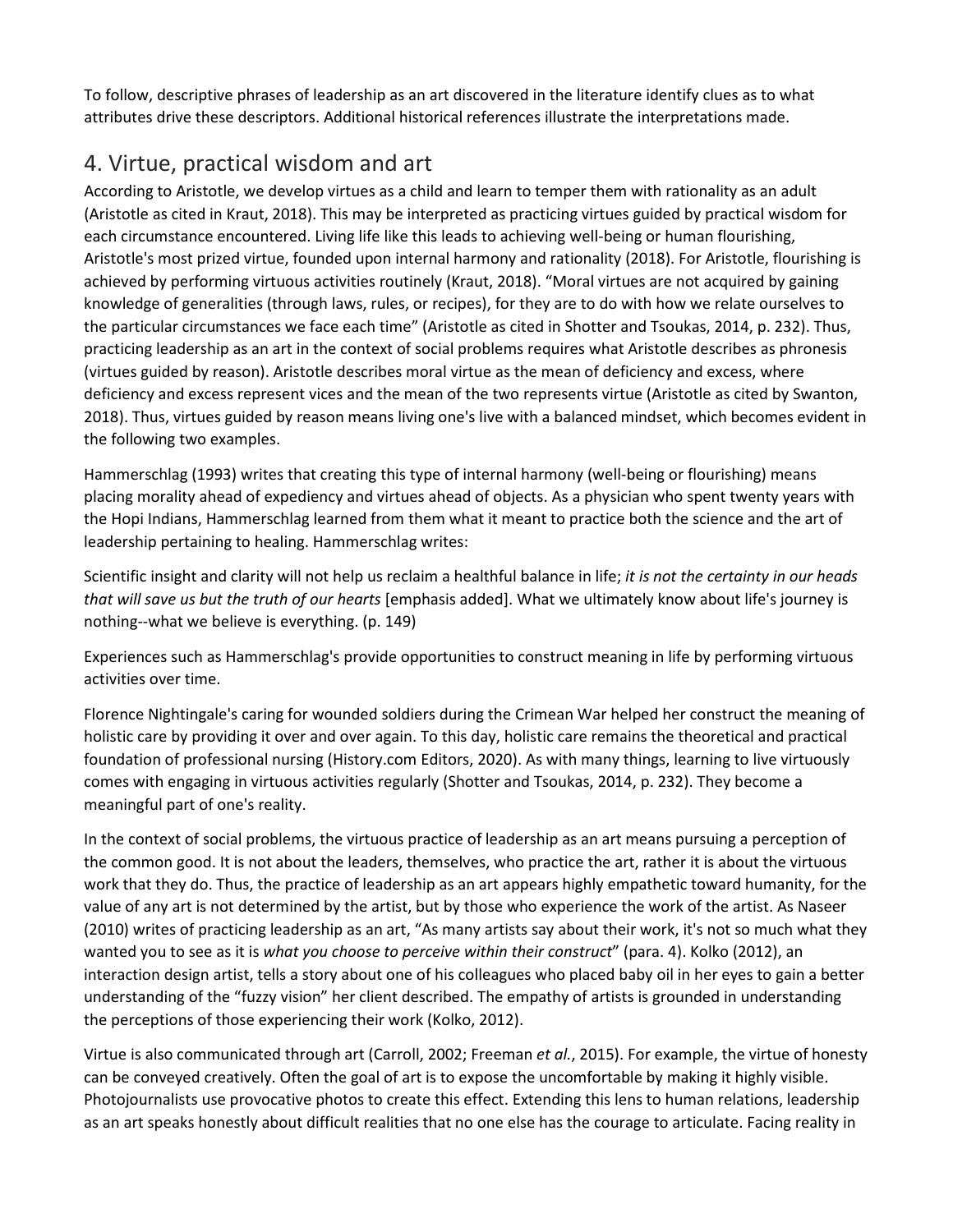this way invites an atmosphere of credibility leading to trust and respect (Lipman, 2018). When describing leadership as an art, DePree (1989) writes that the first job of any leader is to define reality. But leadership as an art does not stop with defining the reality *that is* but goes on to describe the reality *that could be* and works toward achieving it.

Nelson Mandela's leadership exemplifies this type of behavior. Well aware of the brokenness within South Africa, Mandela spoke of its reality openly and empathetically. Thus, he was successful in leading people who were victims and offenders during the apartheid to trust in restorative justice principles on a national scale because they trusted him (Kraft, 2014). Mandela painted a clear and compelling picture of South Africa's healthy future (what might be), and his actions role modeled that vision. We find another example in Gandhi, who openly and empathetically spoke of the reality of Indian oppression while at the same time visioning a free India, not deterring from achieving independence by peaceful means (Biography.com Editors, 2020). Although he conveyed the reality that was, Gandhi also conveyed a compelling vision of what might be, and he lived his life in achieving it, which leads into the final example.

Abraham Lincoln also provides a rich historical example of virtue, phronesis, empathy and normative power. Lincoln, who has been rated as one of the most successful change agents in US history (Govindarajan and Faber, 2016), was a master in courageously engaging others in emancipation. Largely because of Lincoln's success despite humble beginnings, he became viewed as a self-made person, which gave him an enduring connection to common people (Winkle, 2000). This connection became a significant strength that Lincoln exploited whenever he had the chance. Often sparked by self-deprecating humor, Lincoln's avid storytelling added levity to most any situation, further promoting the idea that his humble beginnings and awkward physical appearance made him akin to common people (Donald, 2006; Winkle, 2000). His honesty as an attorney when trying cases and his humanitarian interests made public in his emancipation proclamation while, at the same time, serving in a profession noted for its dishonesty, specifically politics (Holan, 2015), aided him in developing trust with a diverse array of alliances (Donald, 2006; Goodwin, 2005), who he later united to form a collective who shared the vision of emancipation.

Moreover, Lincoln intentionally selected a cabinet of individuals who disagreed with him and with each other, and who were his and each other's political rivals. (Goodwin, 2005). Lincoln thereby increased the quality of the governing process by harnessing conflict – he ensured there would be multiple perspectives at the table.

Lincoln was a master at reframing. Instead of publicly focusing on the divisive topic of slavery, he reframed the root cause of the problem, making it one of inequality and persuaded Allies to do the same. He then connected inequality to a violation of the Declaration of Independence, a historic and monumental document built upon unifying principles of equality and liberty for all. Even during his darkest hours of the Civil War, where Lincoln and his Cabinet became the objects of severe criticism, Lincoln's phronetic judgment (Shotter and Tsoukas, 2014) was for the most part not questioned even by those who disagreed with his policy decisions (Donald, 2006). Thus, his vision of equality for all was a virtue that he pragmatically promoted to engage others in eventually ending the practice of slavery in the US. That pragmaticism is illustrated when Lincoln successfully persuaded Thaddeus Stevens, a radical Republican abolitionist, to temper his idealism with practical wisdom (phronesis) as he stated to him, "If in pursuit of your destination you plunge ahead, heedless of obstacles, and achieve nothing more than to sink in a swamp, what's the use of knowing True North?" (Lincoln as cited in Kushner, 2011, pp. 59–60). Thus, Lincoln learned to temper his emotions and the emotions of others around him by acting upon his virtues rationally and pragmatically to achieve unity within diverse collectives.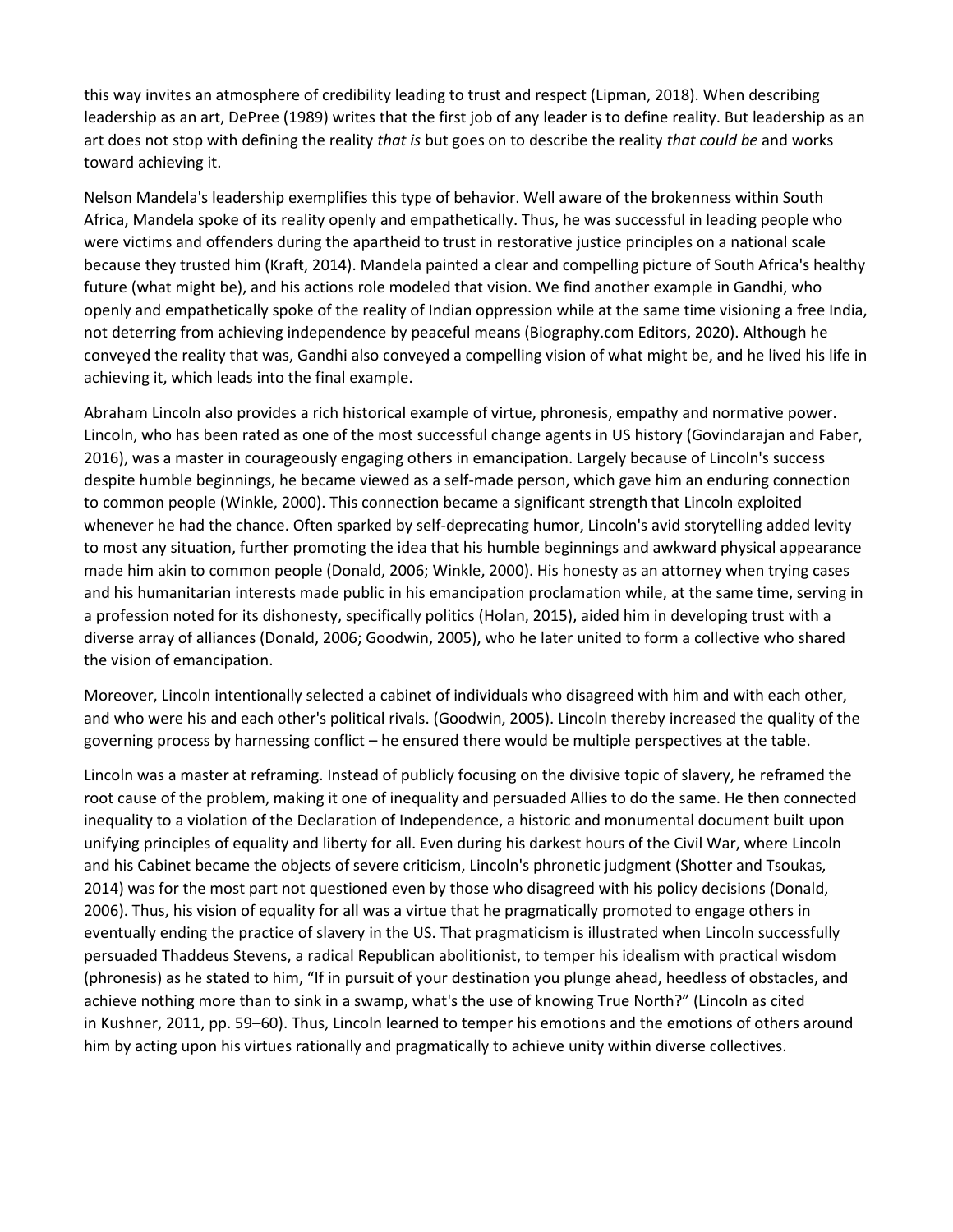## 5. Discussion

The intent of this work was to explore leadership as an art in the realm of contemporary leadership and in the context of complex social problems, differentiating it from traditional science, and identifying its attributes by descriptors found in the literature and illustrating them through historical example. From that work, leadership as an art is conceptualized to be that of empathetically engaging and normatively uniting people in a vision to promote the common good through forming a collective understanding of a complex social problem and its resolution that when courageously and creatively pursued has the potential of making a contribution to humanity that is truly extraordinary. (Please see Figure 1.) Consistent with this definition, the practice of leadership as an art is complementary to resolving wicked social problems in several ways.

First, both leadership as an art and wicked social problem change require developing relationships within the community as the basis for forming an interdependent collective. This collective then creates a shared vision to drive problem resolution by engaging in a normative base of power. Second, practicing leadership as an art is an advantage to resolving wicked social problems in that it connects social entities by helping them collectively envision how they might fully describe a wicked social problem that is negatively impacting not only their respective organization, but the collective as a whole.

For example, the 17 Sustainable Development Goals (SDGs) developed by the United Nations as part of the 2030 Global Sustainability Plan serves as a global model (https://sdgs.un.org/goals). Most countries have signed on to the plan. Poverty, a chronic and complex problem, is one of the 17 SDGs. UNICEF estimates 30,000 children worldwide die *each day* from avoidable poverty related causes (Singer, 2011, p. 14) and nearly half of the world population is living on \$2.50 or less per day (Illingworth *et al.*, 2011, p. 3). Moreover, poverty is intertwined with other wicked problems such as poor nutrition, inaccessible health care and inadequate education. The SDGs identify how these problems are linked to one another, taking a transformative scenario planning approach (Kahane, 2012) when addressing them globally while giving each country the latitude to put forward its own action plan. An accurate description of SDG status within each country informs that country's action plan. More broadly, the mapping of all 17 SDGs provides a holistic view of the issues that facilitates discovery of novel solutions that may be shared across the globe.

Third, the successful practice of both leadership as an art and wicked social problem resolution requires empathy often gained through sensitive dyadic social interaction, which is the foundation for effective social change (Kolko, 2012). It often begins at the community level. For example, a dear friend of one of the authors lives in Florida alone. She fell and broke her hip a few months ago. Her family does not live nearby and COVID has made travel difficult. Within a few days following her accident, her neighborhood formed a support group. Someone came by four times a day to walk her dog, Lolli. Others brought meals and provided socialization. She is now well on the road to recovery no longer needing her cane or walker. This community is working together to keep the system in balance during a time when COVID has made life challenging for all.

Finally, the practice of leadership as an art and the resolution of wicked social problems shares the ultimate goal of developing and implementing novel ideas that positively contribute to the advancement of humanity in a significant way. It is predominantly for these four reasons that the relationship between practicing leadership as an art and resolving wicked social problems are complementary and synergistic.

Conceptualization of leadership as an art within the framework of contemporary leadership offers multiple avenues for future research. One lies in exploring how individuals might best develop the attributes described to effectively practice leadership as an art earlier in life. Another avenue is one of identifying what existing leadership theories offer the most potential for the practice of leadership as both art and science within social system networks. A third avenue exists in further developing the technical design tools that assist in decision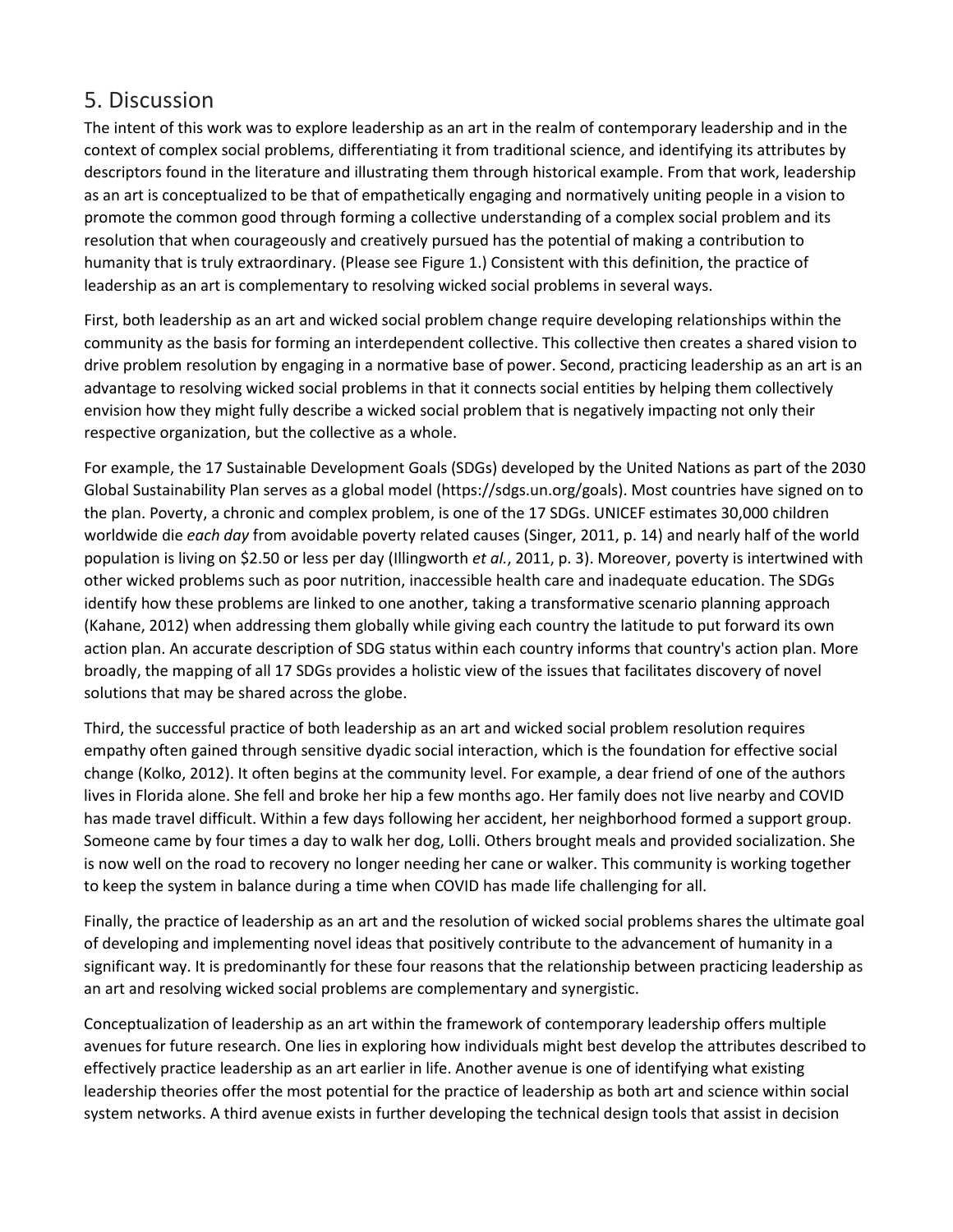making within complex social networks. For this area, one may refer to the recent work of Elia and Margherita (2018).

In conclusion, leadership as an art has a key theme: Connecting with others to make the world a better place. In this time of global complexity, wicked social problem resolution simply cannot occur without such leadership. We intend for this paper to provide conceptual resources for further reflection, research and leadership practice with the goal of making the world a better place. In the words of Rowling's June 5, 2008 Harvard address:

The power of human empathy, leading to collective action, saves lives, and frees prisoners. (para. 33) We do not need magic to change the world, we carry all the power we need inside ourselves already: we have the power to imagine better (para. 44).

#### Figures



Figure 1 Conceptualizing leadership as an art in the context of complex social problems

| <b>Problem type/attributes</b> | Wicked                         | <b>Tame</b>              | <b>Critical</b>         |
|--------------------------------|--------------------------------|--------------------------|-------------------------|
| and examples                   |                                |                          |                         |
| Example of problem             | Inequality in the form of      | Pilot landing a plane    | Battling a wildfire     |
| type                           | slavery                        | under normal             |                         |
|                                |                                | conditions               |                         |
| Problem ambiguity              | High due to complexity of the  | Moderate to little due   | Low based on past       |
| based upon uncertainty         | problem and its resolution     | to previously defined    | experience with similar |
| of resolution                  |                                | processes                | problems                |
| Authority identified by        | Leadership                     | Management               | Command and control     |
| primary function               |                                |                          |                         |
| Primary behavior of            | Ask informed questions         | Manage existing          | Ensure compliance with  |
| authority                      |                                | processes                | established protocols   |
| Origin of power (based         | Normative based upon shared    | Calculative based upon   | Coercive/physical       |
| upon Etzioni's                 | values, shared vision          | past process with        | based upon need to      |
| compliance typology as         | and Grint (2010) collaborative | expectation of a similar | follow command orders   |
| cited in Grint, 2010)          | goal seeking                   | successful outcome       |                         |
| Need for collaboration         | High degree                    | Moderate to little       | Little to none          |
| (versus compliance) to         |                                |                          |                         |
| resolve the problem            |                                |                          |                         |

Table 1 Grint's typology

# References

Adler, N.J. and Delbecq, A.L. (2018), "*Twenty-first century leadership: a return to beauty*", Journal of Management Inquiry, Vol. 27 No. 2, pp. 119-137.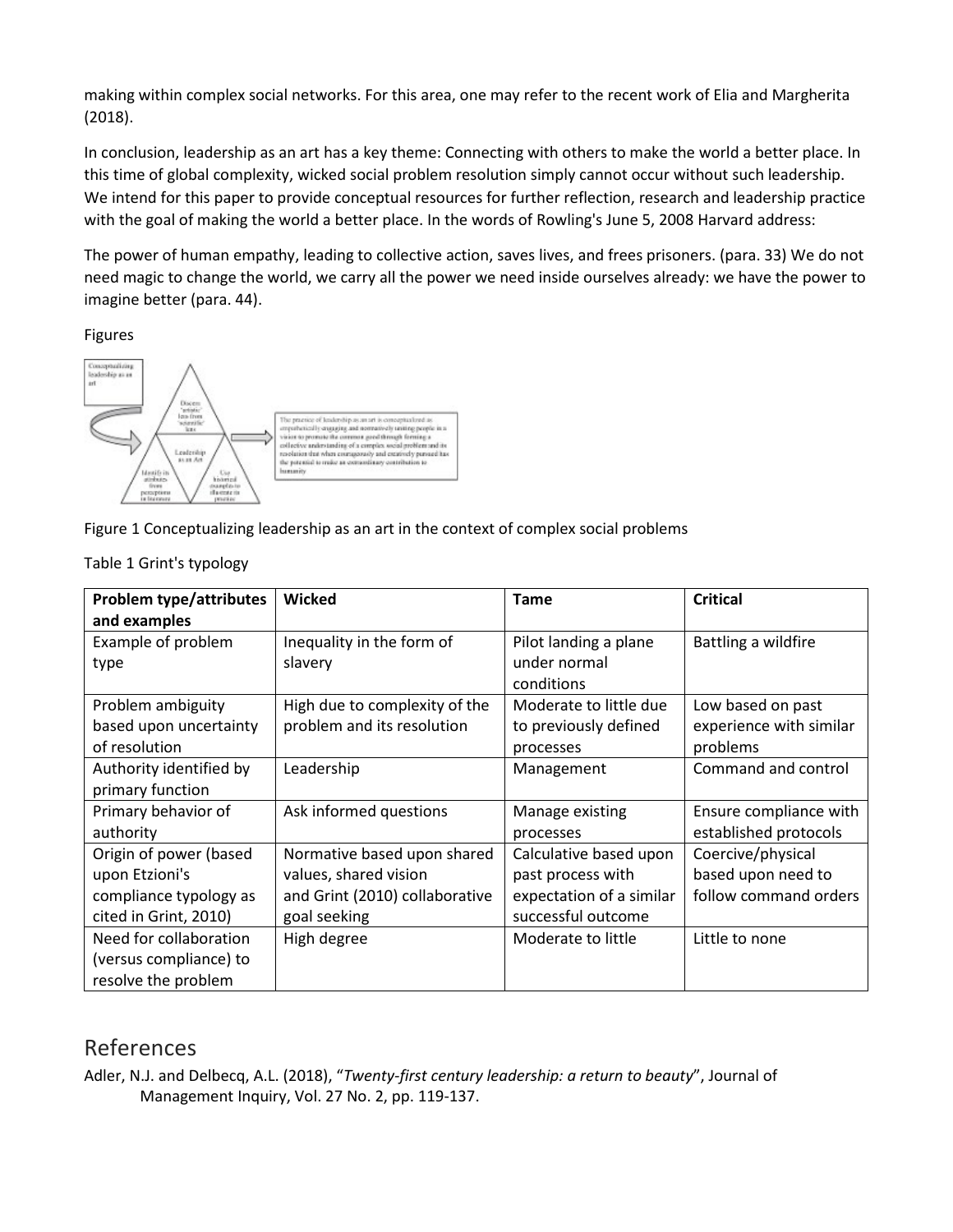Bal, V., Campbell, M., Steed, J. and Meddings, K. (2008), "*The role of power in effective leadership*", available at: http://www.ccl.org/wp-content/uploads/2015/04/roleOfPower.pdf (accessed 29 November 2020).

- Bass, B.M. (1985), Leadership and Performance beyond Expectations, Free Press, New York, NY.
- Bayles, D. and Orland, T. (1993), Art and Fear: Observations on the Perils (And Rewards) of Artmaking, Image Continuum Press, Santa Cruz, CA.
- Beer, M. and Nohria, N. (2000), "*Cracking the code of change*", Harvard Business Review, Vol. 78 No. 3, pp. 133- 141.

Biography.com editors (2020), "*Gandhi: surprising facts on his life and how his legacy lives on today*", available at: https://www.biography.com/news/gandhi-interesting-facts-biography (accessed 29 November 2020).

Carroll, N. (2002), "*The wheel of virtue: art, literature, and moral knowledge*", The Journal of Aesthetics and Art Criticism, Vol. 60 No. 1, pp. 3-26.

Collinson, D. (2005), "*Dialectics of leadership*", Human Relations, Vol. 58 No. 11, pp. 1419-1442.

Collinson, M. (2017), "*What's new about leadership-as-practice?*", Leadership, Vol. 13 No. 2, pp. 215-221.

Conger, J.A. and Kanungo, R.N. (1987), "*Toward a behavioral theory of charismatic leadership in organizational settings*", Academy of Management Review, Vol. 12 No. 4, pp. 637-647.

DePree, M. (1989), Leadership Is an Art, Doubleday, New York, NY.

Donald, D.H. (2006), Lincoln, Simon & Schuster, New York, NY.

Dumon, M. (2008), "*Biggest merger and acquisition disasters*", available at: http://www.investopedia.com/articles/financial-theory/08/merger-acquisitiondisasters.asp (accessed 29 November 2020).

Dunne, D. and Martin, R. (2006), "*Design thinking and how it will change management education: an interview and discussion*", The Academy of Management Learning and Education, Vol. 5 No. 4, pp. 512-523.

- Elia, G. and Margherita, A. (2018), "*Can we solve wicked problems? A conceptual framework and a collective intelligence system to support problem analysis and solution design for complex social issues*", Technological Forecasting and Social Change, Vol. 133, pp. 279-286.
- Fairhurst, G.T. (2001), "Dualisms in leadership research", in Jablin, F.M. and Putnam, L.L. (Eds), The New Handbook of Organizational Communication, Sage, Thousand Oaks, CA, pp. 379-439.
- Fredrich, T.L., Vessey, W.B., Schuelke, M.J., Ruark, G.A. and Mumford, M.D. (2009), "*A framework for understanding collective leadership: the selective utilization of leader and team expertise within networks*", The Leadership Quarterly, Vol. 20 No. 6, pp. 933-958.
- Freeman, R.E., Dunham, L., Fairchild, G. and Parmar, B. (2015), "*Leveraging the creative arts in business ethics teaching*", Journal of Business Ethics, Vol. 131 No. 3, pp. 519-526.

Goodwin, D.K. (2005), Team or Rivals: The Political Genius of Abraham Lincoln, Simon & Shuster, New York, NY.

Govindarajan, V. and Faber, H. (2016), "*To win the war, Lincoln had to change his leadership*", available at: https://hbr.org/2016/05/to-win-the-civil-war-lincoln-had-to-change-his-leadership (accessed 29 November 2020).

Grint, K. (2005), "*Problems, problems, problems: the social construction of leadership*", Human Relations, Vol. 58 No. 11, pp. 1467-1494.

Grint, K. (2008), "*Wicked problems and clumsy solutions: the role of leadership*", Clinical Leader, Vol. 2 No. 2, pp. 1-16.

Grint, K. (2010), "Wicked problems and clumsy solutions: the role of leadership", in Brookes, S. and Grint, K. (Eds), The New Leadership Challenge, Palgrave Macmillan, New York, NY, pp. 169-186.

Grint, K. (2011), "A history of leadership", Bryman, A., Collinson, D., Grint, K., Jackson, B. and Uhl-Bein, M., (Eds), The Sage Handbook of Leadership, Sage, Thousand Oaks: CA, pp. 3-37.

Hammerschlag, C.A. (1993), The Theft of the Spirit: A Journey to Spiritual Healing, Simon & Schuster, New York, NY.

Heffernan, M. (2012), "*Dare to disagree*", available

at: https://www.ted.com/talks/margaret\_heffernan\_dare\_to\_disagree (accessed 30 November 2020).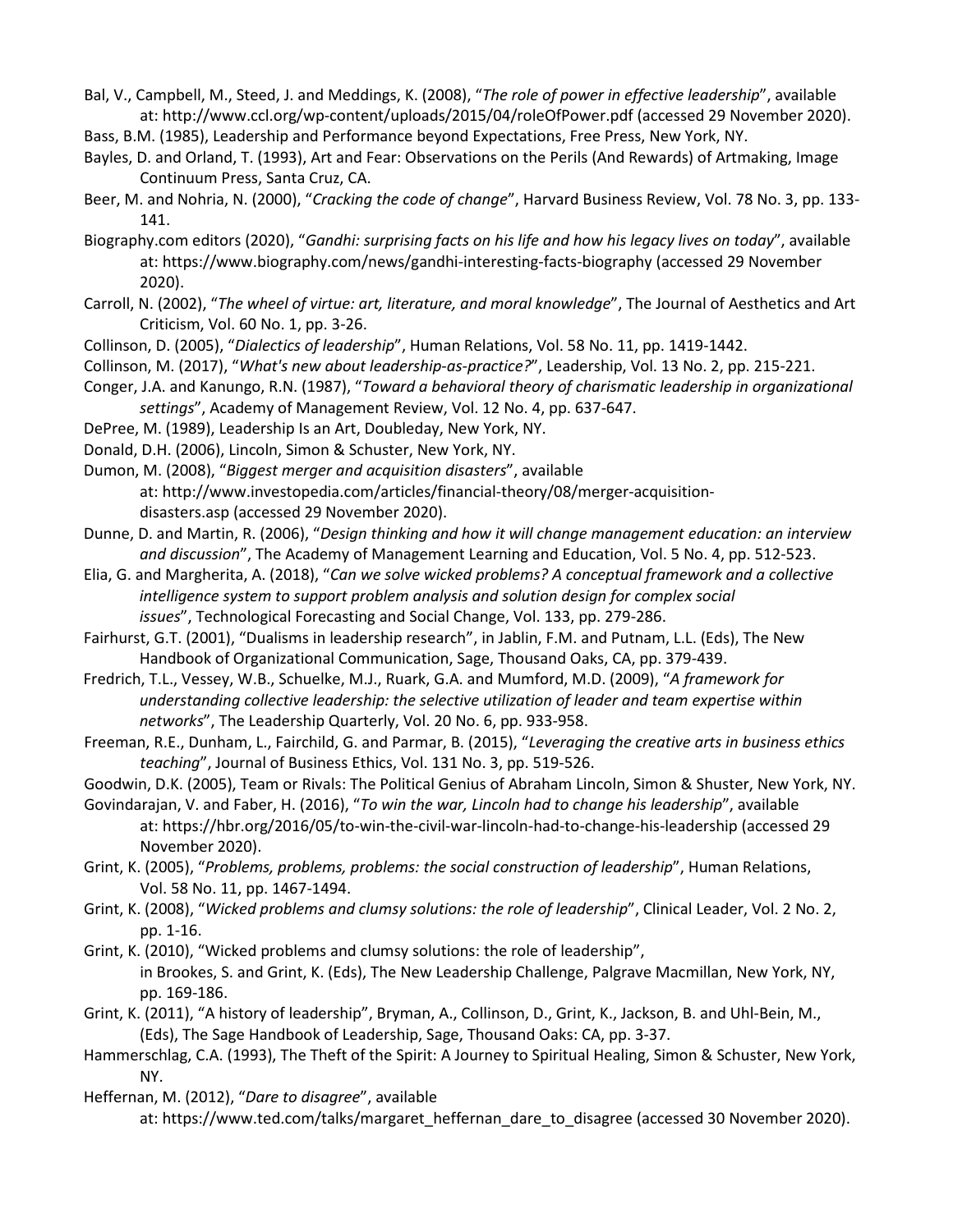- Heifetz, R. and Linsky, M. (2011), "*Becoming an adaptive leader*", available at: https://www.lifelongfaith.com/uploads/5/1/6/4/5164069/becoming\_an\_adaptive\_leader.pdf (acces sed 20 November 2020).
- History.com Editors (2020), "*Florence Nightingale*", available at: https://www.history.com/topics/womenshistory/florence-nightingale-1 (accessed 29 November 2020).
- Hofstadter, D.R. (1985), Metamagical Themas: Questing for the Essence of Mind and Pattern, BasicBooks, New York: NY.
- Holan, A.D. (2015), "*All politicians lie: some lie more than others*", available at: https://www.nytimes.com/2015/12/13/opinion/campaign-stops/all-politicians-lie-some-lie-morethan-others.html.
- House, R.J. (1977), "A 1976 theory of charismatic leadership," in Hunt, J.G. and Larson, L.L. (Eds), Leadership: The Cutting Edge, University Press, Cambridge, pp. 189-207.
- Illingworth, P., Pogge, T. and Wenar, L. (2011), "Introduction",
	- in Illingworth, P., Pogge, T. and Wenar, L. (Eds), Giving Well: The Ethics of Philanthropy, Oxford University Press, New York, NY, pp. 3-12.
- Jamieson, A. (2013), "*7 ways Nelson Mandela changed South Africa*", available at: https://www.nbcnews.com/news/world/7-ways-nelson-mandela-changed-south-africaflna2D11702722 (accessed 29 November 2020).
- Kahane, A. (2012), Working Together to Change the Future: Transformative Scenario Planning, Berrett-Kohler Publishers, Oakland, CA.
- Kolko, J. (2012), Wicked Problems: Problems Worth Solving: A Handbook and a Call to Action, Austin Center for Design, Austin, TX.
- Kraft, R.N. (2014), "*Doing justice to Mandela's legacy*", available
	- at: https://www.psychologytoday.com/us/blog/defining-memories/201405/doing-justice-mandela-slegacy (accessed 29 November 2020).
- Kraut, R. (2018), "*Aristotle's ethics*", available at: https://plato.stanford.edu/archives/sum2018/entries/aristotleethics/ (accessed 29 November 2020).
- Kushner, T. (2011), "*Lincoln*", available at: http://www.screenplaydb.com/film/scripts/lincoln/ (accessed 29 November 2020).
- Levine, M.P. and Boaks, J. (2014), "*What does ethics have to do with leadership?*", Journal of Business Ethics, Vol. 124 No. 2, pp. 225-242.
- Lipman, V. (2018), "*5 time-tested ways to build leadership credibility*", available at: https://www.forbes.com/sites/victorlipman/2018/03/24/5-time-tested-ways-to-build-leadershipcredibility/#10a66c633fa8 (accessed 29 November 2020).
- Mandela, N. (1993), "*Nelson Mandela – Nobel lecture*", available at: https://www.nobelprize.org/prizes/peace/1993/mandela/26130-nelson-mandela-nobel-lecture-1993/ (accessed 29 November 2020).
- McGrath, R.G. (2015), "*15 years later, lessons from the failed AOL-Time Warner merger*", available at: http://fortune.com/2015/01/10/15-years-later-lessons-from-the-failed-aol-time-warnermerger/ (accessed 29 November 2020).
- Meadows, D. (2008), Thinking in Systems, Chelsea Green Publishing, White River Junction, VT.
- Nahavandi, A. (2015), The Art and Science of Leadership, 7th ed., Pearson, Glenview, IL.
- Naseer, T. (2010), "*Is leadership an art or a science?*", available at: https://www.tanveernaseer.com/isleadership-an-art-or-a-science/ (accessed 29 November 2020).
- Ojo, A. (2015), "*Leadership and power: a study of the constructs of follower-perceived leadership style and leadership power*", available at: https://www.aabri.com/manuscripts/152315.pdf (accessed 29 November 2020).
- Okhuysen, G.A., Lepak, D., Ashcraft, K.L., Labianca, G.J., Smith, V. and Steensma, H.K. (2013), "*Introduction to special topic forum: theories of work and working today*", Academy of Management Review, Vol. 38 No. 4, pp. 491-502.